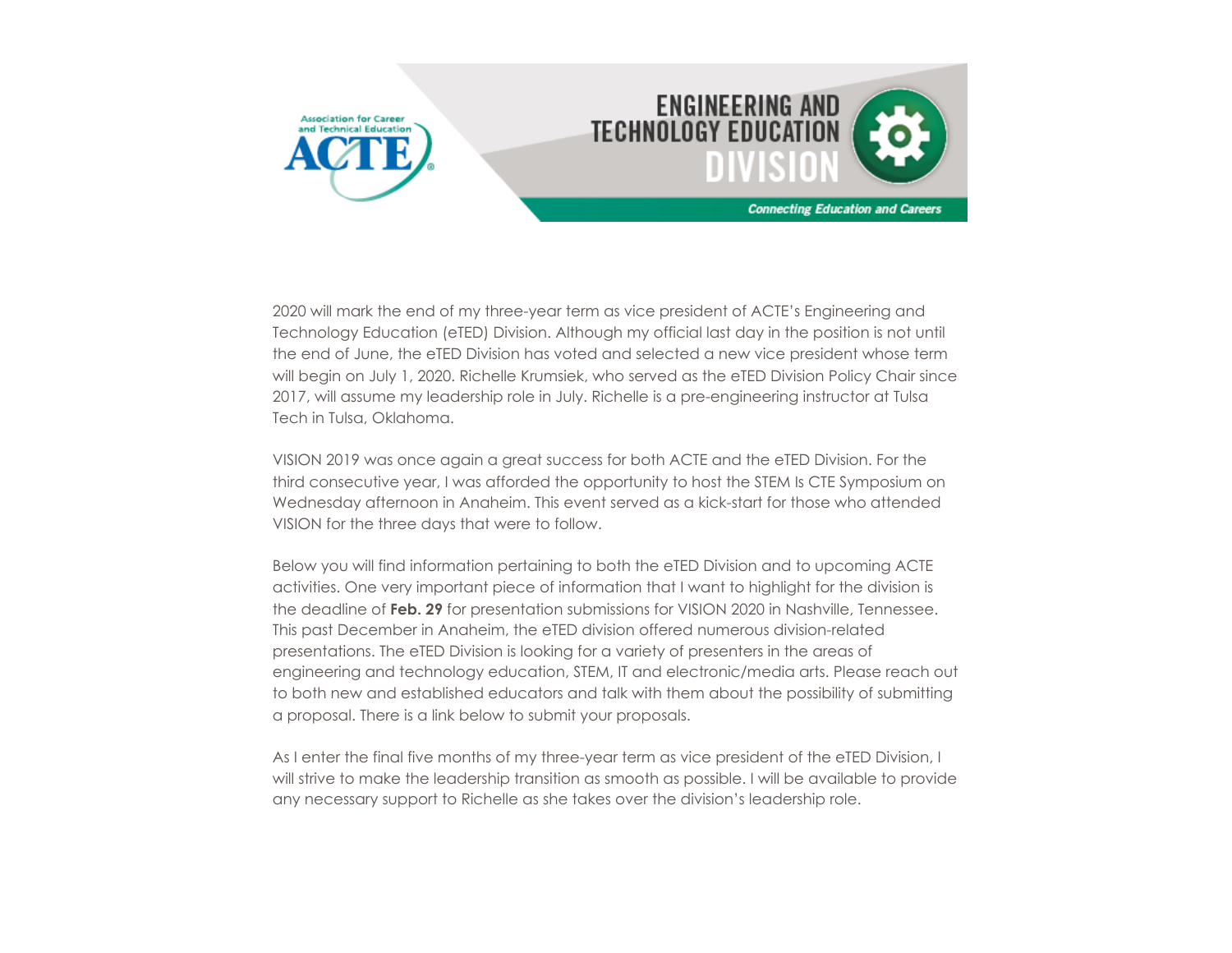| $\mathbf{D}$ |  |  |  |
|--------------|--|--|--|
|              |  |  |  |
|              |  |  |  |
|              |  |  |  |
|              |  |  |  |

# Engage Your Policymakers to Advance CTE Priorities

Advocate on behalf of the career and technical education (CTE) profession and amplify our collective voice by participating in ACTE's National Policy Seminar (NPS) this **March 29–April 1** in Arlington, Virginia. Whether you're a

seasoned advocate or a first-timer to Capitol Hill, now is an essential time to communicate your CTE success stories, programming priorities and local education needs with your legislators to help advance your programs. NPS will offer an all-new CTE Innovation Summit as well as Perkins V implementation guidance and CTE advocacy tools to deliver a strong message to your policymakers and to take back home to your communities. Register by **Feb. 21** to secure early bird rates.

**[View agenda and register](https://www.acteonline.org/nps/)**

D Present at VISION We invite you to participate as a presenter at ACTE's CareerTech VISION 2020, the premier event for career and technical educators, business leaders and industry professionals, **Dec. 2–5** at the Gaylord Opryland in Nashville,

Tennessee. We are seeking presentation proposals that cover a wide variety of high-quality secondary and postsecondary CTE in all program areas along with stories of successful education and business collaborations. Sessions are typically 60 minutes in length, and presenters receive a speaker discount on the VISION early bird registration rate.

**[Submit your proposal by Feb. 29](https://www.careertechvision.com/call_for_proposals.cfm)**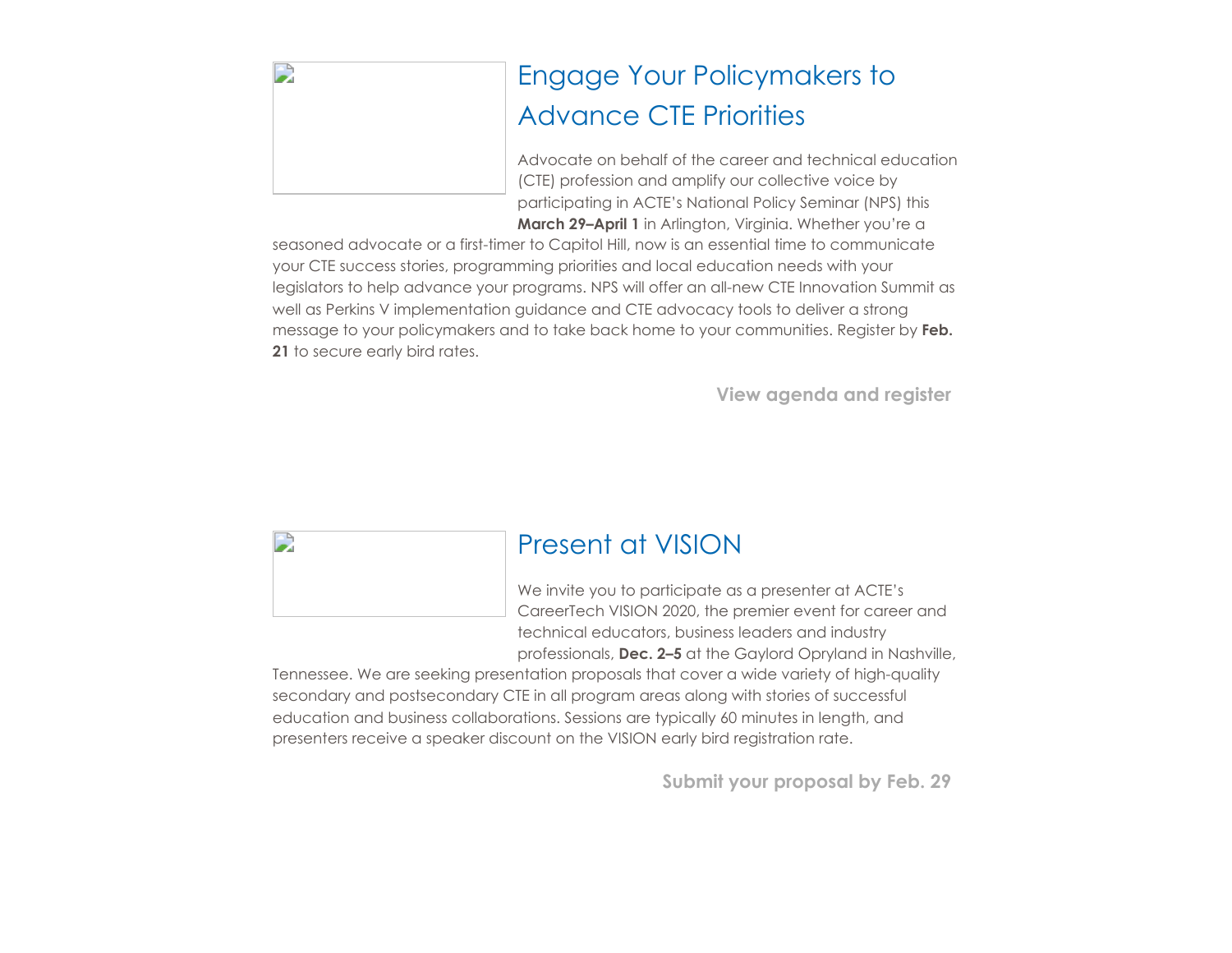### TSA Computer Science

The [Technology Student Association \(TSA\)](https://tsaweb.org/tsa) is expanding its reach with innovative resources for [Computer Science \(CS\)](https://tsaweb.org/competitions-programs/tsa/computer-science) classrooms. TSA now offers 16 CS-related competitions —

ranging from coding and cybersecurity to system control technology and video game design — to high school and middle school student members across the country. The competitions are aligned with the International Society for Technology in Education (ISTE) standards; the high school CS competitions also are aligned with Advanced Placement (AP) CS Standards. A collaboration with the Computer Science Teachers Association (CSTA) standards is anticipated this year.

"Since all TSA competitions are embedded with 21st century skills such as leadership and teamwork — attributes in high demand by industry — TSA membership offers a well-rounded resource for computer science students and teachers," says Dr. Rosanne T. White, TSA executive director.

Interested in bringing TSA CS to your school? [Sign up](https://lp.constantcontact.com/su/ItzGMxu/ComputerScience) now to download a free kit filled with informative PDFs to get started!

#### Inspire a Shared Vision

D

Save the date for the 2020 National Technology Student Association Conference, "Inspire a Shared Vision," **June 27– July 1** at the Gaylord Opryland Resort and Convention Center in Nashville, Tennessee. Hotel information is expected to be available in the coming weeks. Conference registration opens in March. [Bookmark this website](https://tsaweb.org/events-conferences/2020-national-tsa-conference) for the latest information on registration, competitive events, leadership, community service, attractions and more.

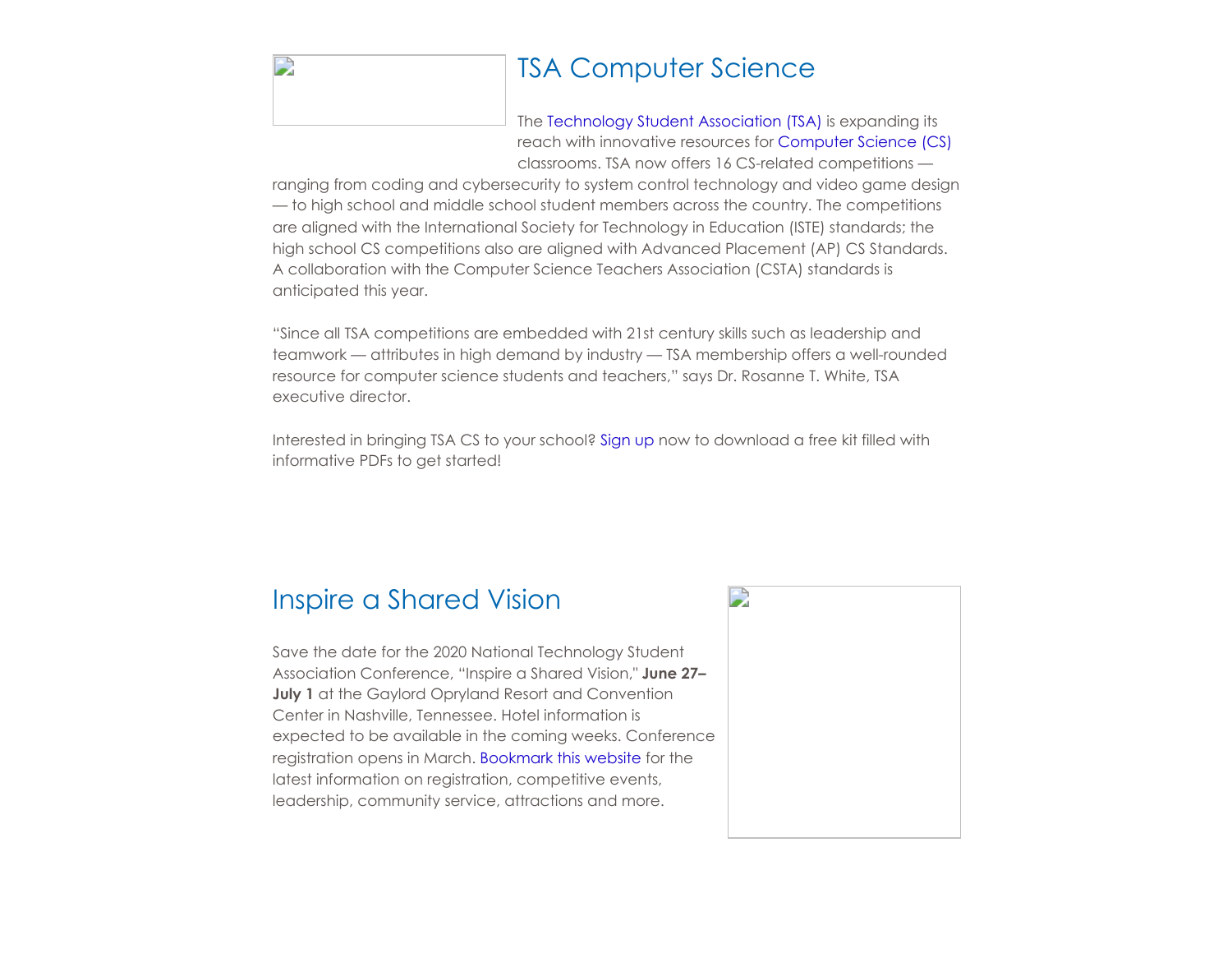## Endeavor: STEM Careers **Exploration**

Missed the division meeting at ACTE? No worries, you can still take advantage of Endeavor: STEM Careers Exploration, a free resource that helps middle and early high school

students connect their skills and interests to a variety of in-demand careers in the STEM industry. Each of the six 20- to 25-minute lessons challenges students to solve a STEM problem, such as designing a video game, reconfiguring a smart house or prototyping a new sneaker model, and then suggests careers related to the task that students can save in their online portfolio. Visit [everfi.com/endeavor](https://everfi.com/courses/endeavor-stem-career-exploration/) for more information or [www.everfi.com/newteacher](https://platform.everfi.net/new_registration?role=teacher) to register for a free account.

## CTE Month & NASA HUNCH Student Video Challenge

ACTE and NASA HUNCH are excited to host the student video challenge, celebrating CTE and project-based learning programs. This year's theme is *Living and Working on the Moon and Beyond* and calls on middle school, high school and postsecondary students to produce a video two minutes or less in length. The deadline to submit videos is



**March 2**. Visit the CTE Month webpage to learn more about ways to celebrate your CTE programs, download the CTE Month logo, purchase CTE Month products and more!

**[Celebrate CTE Month](https://www.acteonline.org/why-cte/cte-awareness/cte-month/cte-month-2020-and-nasa-hunch-video-challenge/)**

D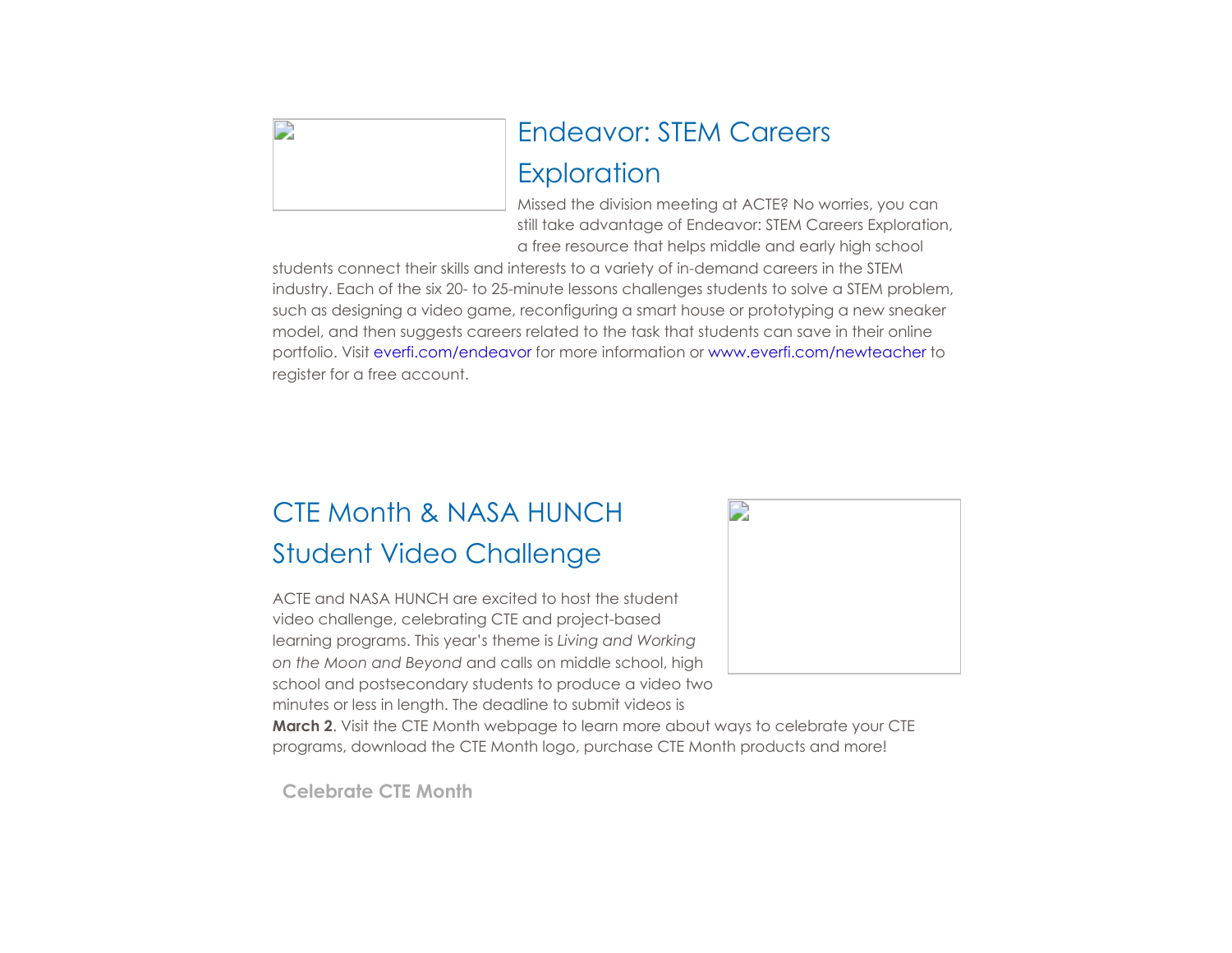## Explore the Full Spectrum of WBL **Experiences**





that foster in-depth, firsthand engagement with the tasks required in a given career field. Happening **April 22–23** at the Des Moines Area Community College FFA Enrichment Center in Ankeny, Iowa, this event features Dr. Casey Sacks, deputy assistant secretary for community colleges in the Office of Career, Technical and Adult Education at the U.S. Department of Education, as the keynote speaker.

**[Learn more](https://www.acteonline.org/wbl-conference/)**

## New Conference Revolutionizes **CTF**

Bridging the gap between ideation and implementation, Leading the Education Revolution Conference shifts attendees' participation from consuming information to solving problems and addressing challenges at national, state and district levels. This new event, taking place **June 9– 12** at Butler Tech in Cincinnati, Ohio, will dive into implementation of second-order changes that will revolutionize a student's CTE experience.



**[Learn more](https://www.acteonline.org/leading-the-education-revolution-conference/)**